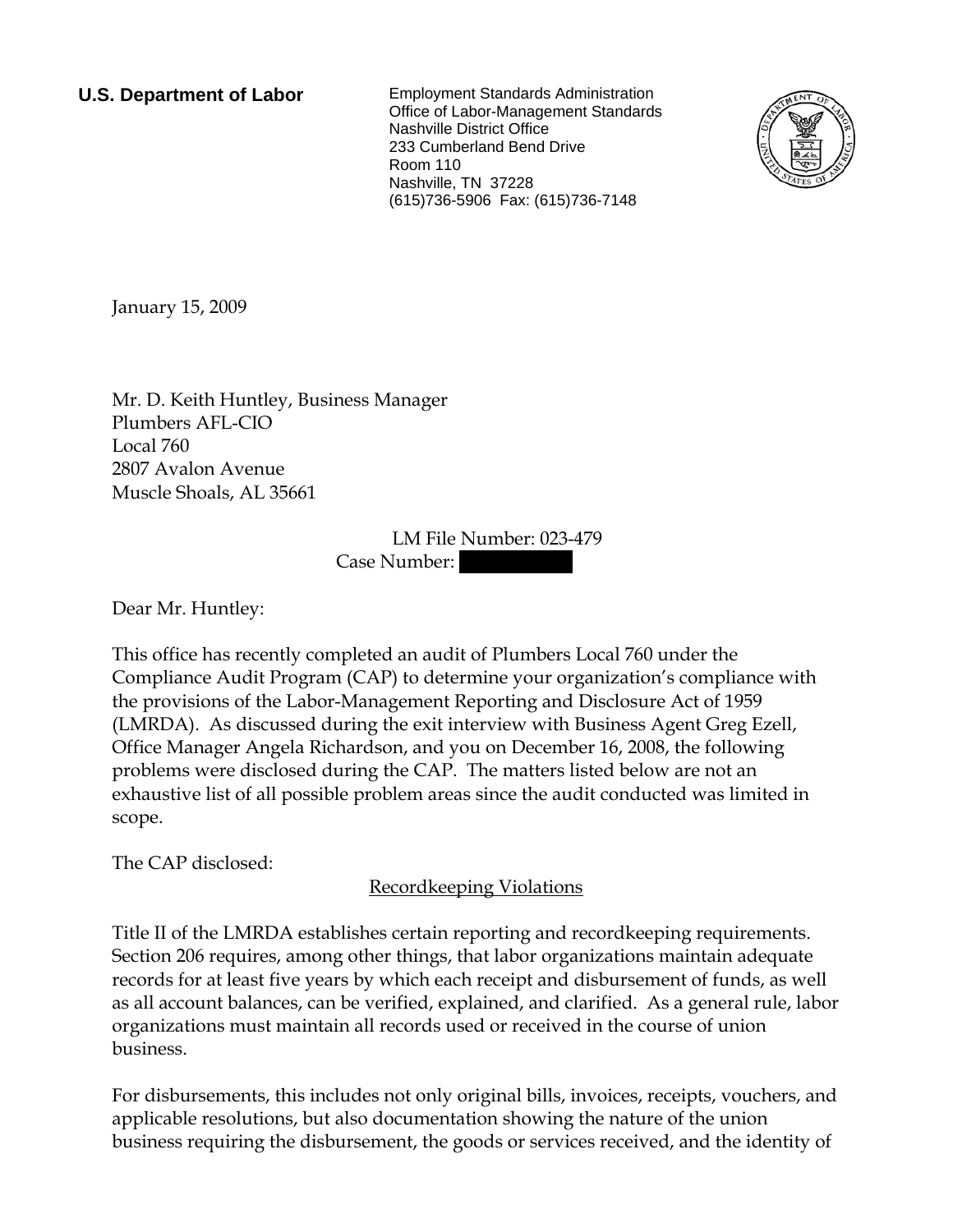Mr. D. Keith Huntley January 15, 2009 Page 2 of 4

the recipient(s) of the goods or services. In most instances, this documentation requirement can be satisfied with a sufficiently descriptive expense receipt or invoice. If an expense receipt is not sufficiently descriptive, a union officer or employee should write a note on it providing the additional information. For money it receives, the labor organization must keep at least one record showing the date, amount, purpose, and source of that money. The labor organization must also retain bank records for all accounts.

The audit of Local 760's 2007 records revealed the following recordkeeping violations:

1. General Reimbursed and Credit Card Expenses

Local 760 did not retain adequate documentation for reimbursed expenses and credit card expenses incurred by union officers totaling at least \$1,119.89. For example, receipts for airline tickets purchased for union business were not retained and several lodging receipts were missing. Additionally, several receipts for the annual softball tournament expenses could not be located, including lodging expenses that totaled \$6,000.

As previously noted above, labor organizations must retain original receipts, bills, and vouchers for all disbursements. The president and treasurer (or corresponding principal officers) of your union, who are required to sign your union's LM report, are responsible for properly maintaining union records.

2. Meal Expenses

Local 760 records of meal expenses did not always include written explanations of union business conducted or the names and titles of the persons incurring the restaurant charges. For example, the purpose and name of attendess were not provided on the back of meal receipts totaling at least \$535.09. Union records of meal expenses must include written explanations of the union business conducted and the full names and titles of all persons who incurred the restaurant charges. Also, the records retained must identify the names of the restaurants where the officers or employees incurred meal expenses.

## 3. Failure to Record Receipts

Local 760 did not record in its receipts records interest earned on certificates of deposit totaling at least \$8,000. For example, the union did not maintain an entry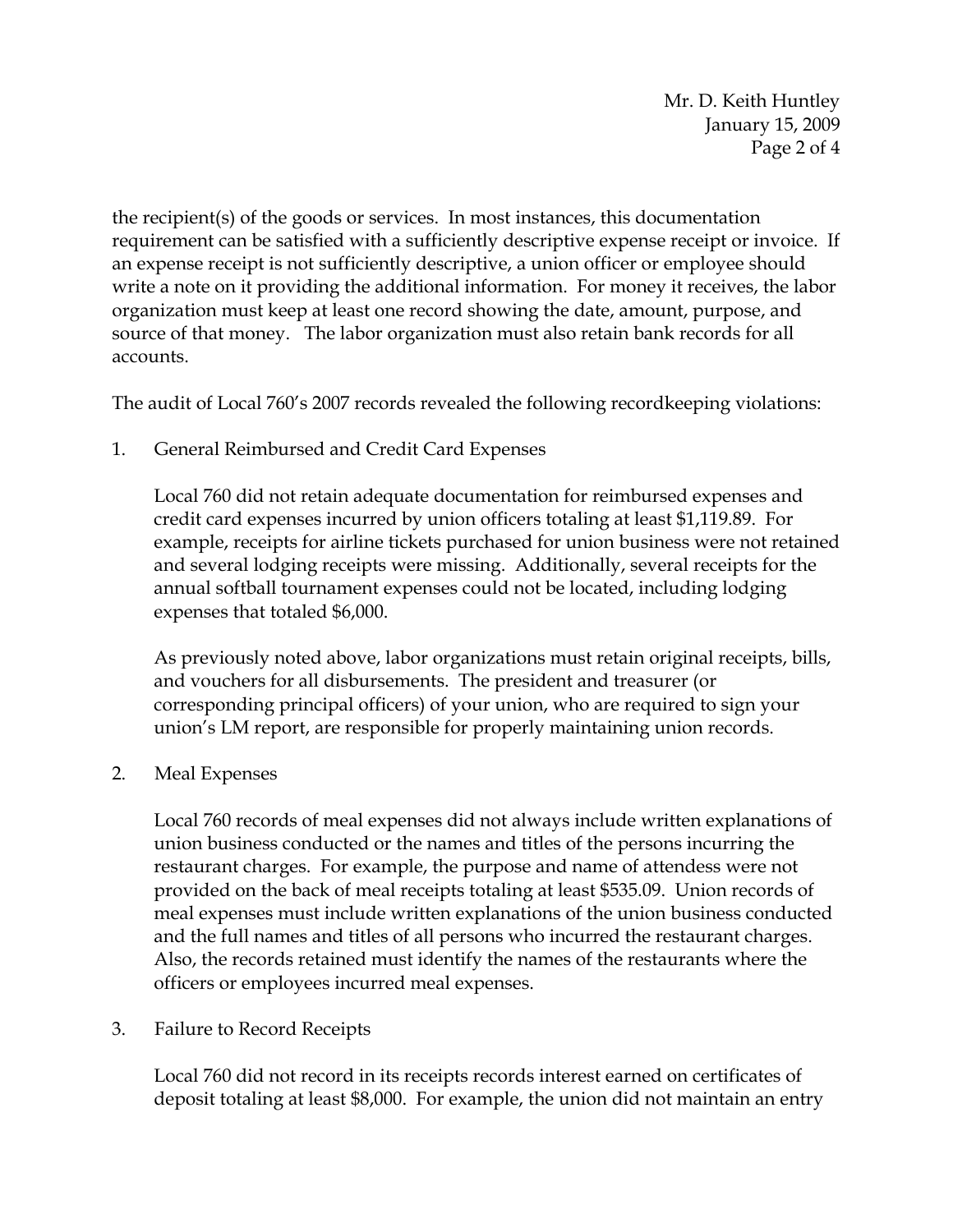Mr. D. Keith Huntley January 15, 2009 Page 3 of 4

in its software program for interest earned after maturity of certificates of deposits. Union receipts records must include an adequate identification of all money the union receives. The records should show the date and amount received, and the source of the money.

Based on your assurance that Local 760 will retain adequate documentation in the future, OLMS will take no further enforcement action at this time regarding the above violations.

## Reporting Violations

The audit disclosed a violation of LMRDA Section 201(b), which requires labor organizations to file annual financial reports accurately disclosing their financial condition and operations. The Labor Organization Annual Report Form LM-2 filed by Local 760 for fiscal year ending December 31, 2007, was deficient in that:

1. Certificates of Deposit Reported As Investments

Local 760 improperly included the value of certificates of deposit as investments in Statement A (Assets and Liabilities). For LM reporting purposes, OLMS considers a certificate of deposit to be cash. The purchase or redemption of a certificate of deposit is a transfer of cash from one account to another and, therefore, the local should not report these transactions as receipts or disbursements.

2. Failure to File Bylaws

The audit disclosed a violation of LMRDA Section 201(a), which requires that a union submit a copy of its revised constitution and bylaws with its LM report when it makes changes to its constitution or bylaws. Local 760 amended its constitution and bylaws in 2007, but did not file a copy with its LM report for that year.

Local 760 has now filed a copy of its constitution and bylaws.

I am not requiring that Local 760 file an amended LM report for 2007 to correct the deficient item, but Local 760 has agreed to properly report the deficient items on all future reports it files with OLMS.